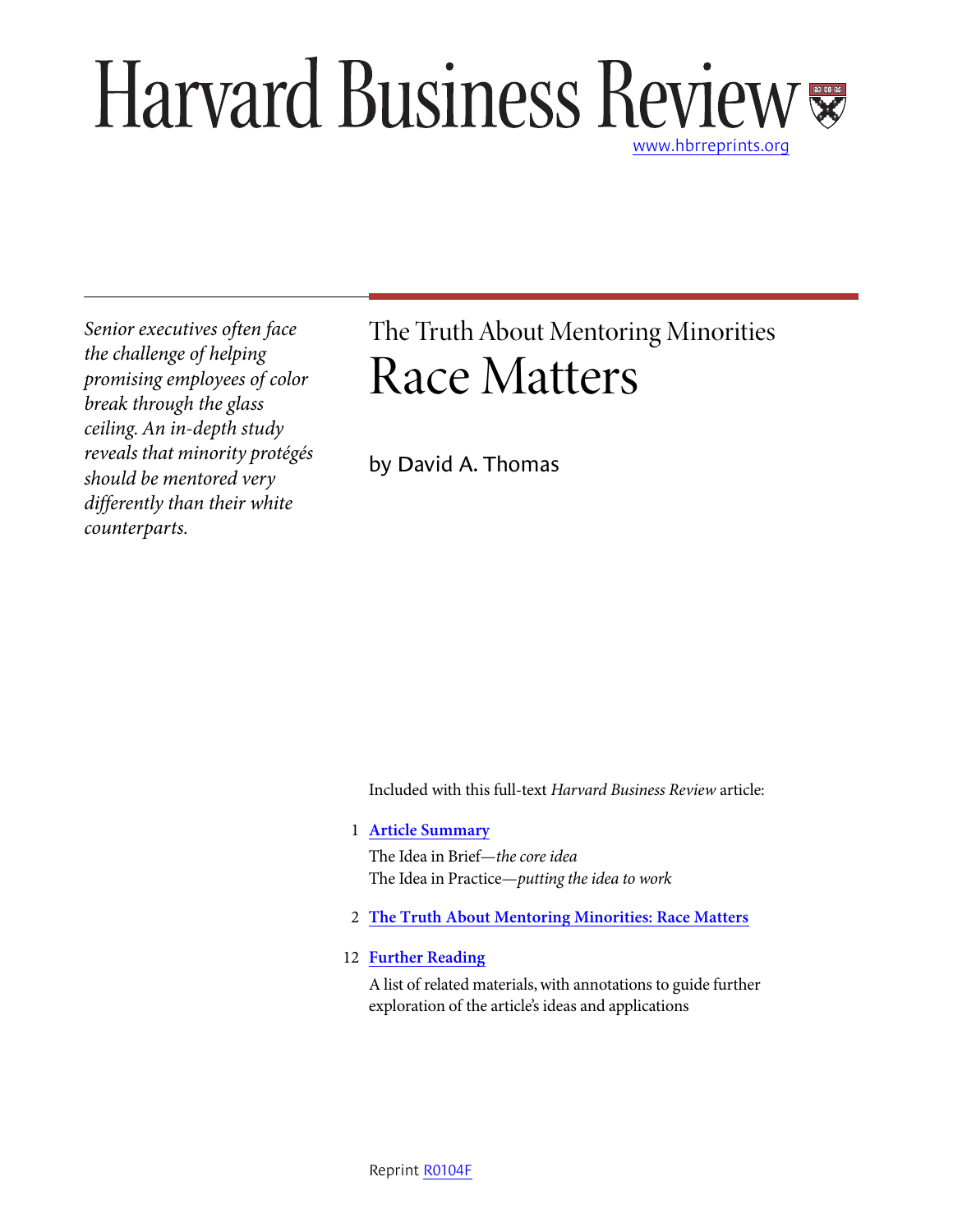## Race Matters

<span id="page-1-0"></span>You've hired the best and brightest—only to watch many promising minority professionals get mired in middle management and leave, frustrated and angry, for better careers with your competitors.

Why the exodus? It's the two-tournament system: According to a recent study, whites tend to fast track early; minorities, after years in middle management. Minority managers who stay motivated during the protracted early stages of their careers—and finally reach the executive level—share a key resource: a strong network of mentors and corporate sponsors who provide instruction, coaching, and—most important—longterm, close developmental support.

The two-tournament system isn't fair. But until it's eradicated, minorities can best advance by building and drawing on a solid mentoring network. They and their companies win.

### **The Idea in Brief The Idea in Practice**

The stark difference in career trajectories of white and minority executives has major implications for high-potential minorities—and their mentors—during each career-development stage:

### **Stage 1: Entry level to middle management**

As minorities watch their white counterparts quickly receive plum assignments and promotions into middle management, many grow discouraged. But some remain motivated. How? They forge mentoring relationships with widely diverse individuals who open the door to challenging assignments and expanded responsibilities, sending the message, "These are high performers." Mentors also provide career advice and protect protégés from people leveling unfair criticism.

Result? During this stage, future minority executives evaluate themselves in terms of personal growth, not external rewards. Less concerned with how slowly they're climbing the corporate ladder, they embrace the work itself.

### **Stage 2: Middle to upper middle management**

Promising minorities "catch up" to fast-tracked whites. Through promotions, they deepen and broaden their functional expertise, gaining influence over subordinates who might otherwise be resistant to minority leaders.

Tackling more complex challenges, minorities demonstrate their potential and extend their credibility. By changing functions, requesting special projects, and switching locations, they further enhance their success. At this stage, they extend their mentoring relationships to include powerful corporate-level sponsors.

### **Stage 3: Upper middle to executive level**

Minority and white executives finally converge. Minority managers take on challenges specific to working cross-functionally, learning to think and act more strategically and politically. To further distinguish themselves, they

score highly visible successes directly related to the company's core strategy.

They also continue developing their networks of highly placed mentors and sponsors. Their relationships with their immediate bosses become particularly crucial. They establish several new, long-term relationships with other executives as well, both white and minority.

#### **Cross-Race Mentoring Challenges**

Cross-race mentoring relationships raise unique challenges. For example, some minority protégés may avoid such relationships so as not to attract scrutiny, spawn peers' resentment, or "sell out" their culture.

But if both parties can build a strong foundation of mutual trust, they'll more likely surmount those challenges. If you're a mentor:

- **•** Openly discuss racial sensitivities. Minorities tend to advance further when their white mentors acknowledge race as a potential barrier.
- **•** See yourself in your protégés—they're like you were, years ago. If you can identify with each other, you'll forge closer relationships.
- **•** If you're unsure whether you're the best role model, help protégés identify other appropriate supporters.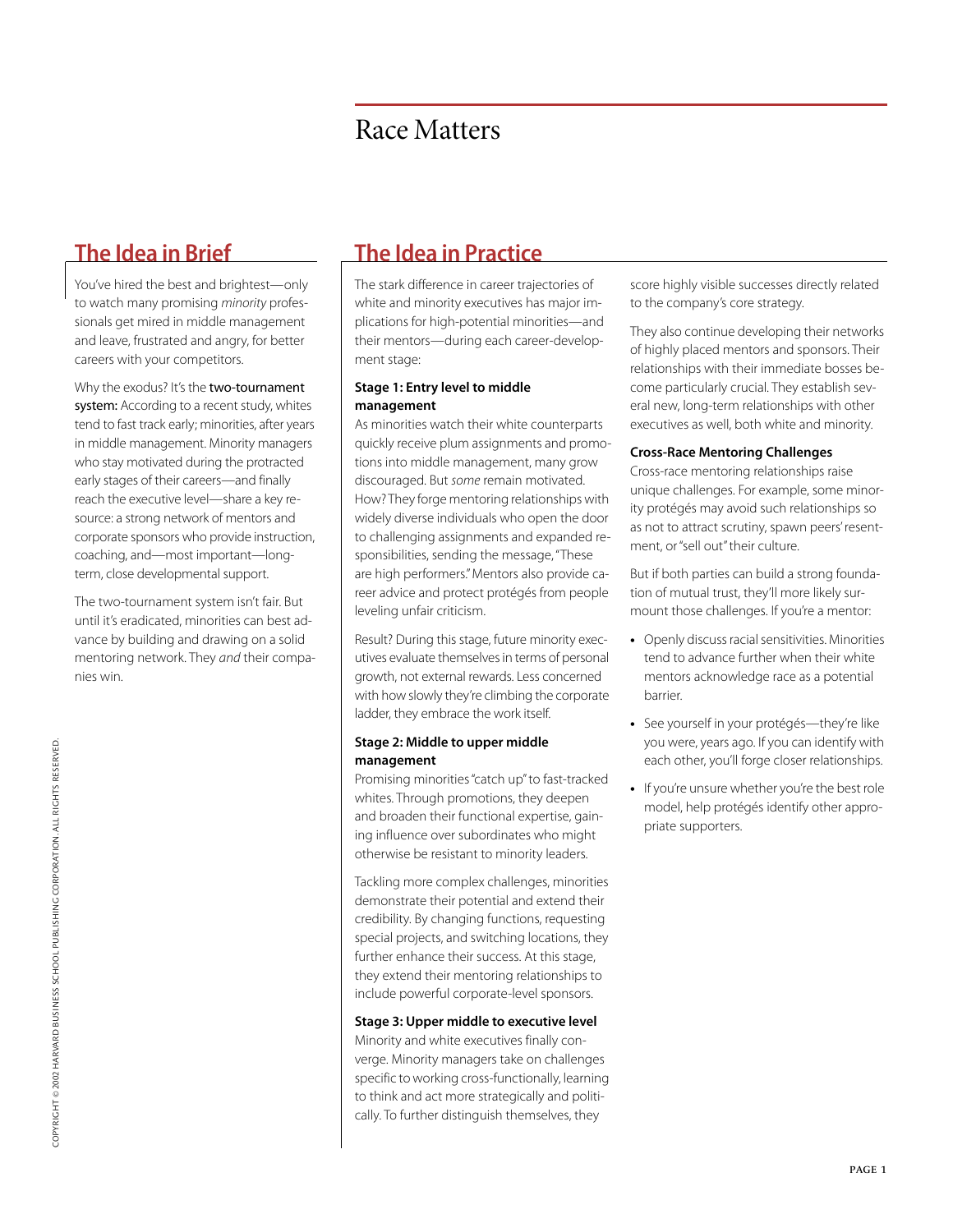*Senior executives often face the challenge of helping promising employees of color break through the glass ceiling. An in-depth study reveals that minority protégés should be mentored very differently than their white counterparts.*

## The Truth About Mentoring Minorities Race Matters

by David A. Thomas

<span id="page-2-0"></span>Diversity has become a top priority in corporate America. Despite the best intentions, though, many organizations have failed to achieve racial balance within their executive teams. Some have revolving doors for talented minorities, recruiting the best and brightest only to see them leave, frustrated and even angered by the barriers they encounter. Other companies are able to retain high-potential professionals of color only to have them become mired in middle management. Still others have minorities in their executive ranks, but only in racialized positions, such as those dealing with community relations, equal employment opportunity, or ethnic markets.

In my research on the career progression of minorities at U.S. corporations, I have found that whites and minorities follow distinct patterns of advancement. Specifically, promising white professionals tend to enter a fast track early in their careers, whereas high-potential minorities take off much later, typically after they have reached middle management. I've also found that the people of color who advance the furthest all share one characteristic—a strong network of mentors and corporate sponsors who nurture their professional development.

These findings have key implications for mentors—mainly that to be effective, they must fully appreciate all the developmental roles they play (such as that of coach, advocate, and counselor) and understand the importance of each at different stages of their protégé's career. The mentor of a professional of color must also be aware of the challenges race can present to his protégé's career development and advancement. Only then can the mentor help his protégé build a network of relationships with people who can pave the way to the executive level. As a foundation, then, mentors must first understand how people of color tend to climb the corporate ladder.

### **Patterns of Movement**

In a three-year research project, I studied the career trajectories of minority and white professionals at three major U.S. corporations.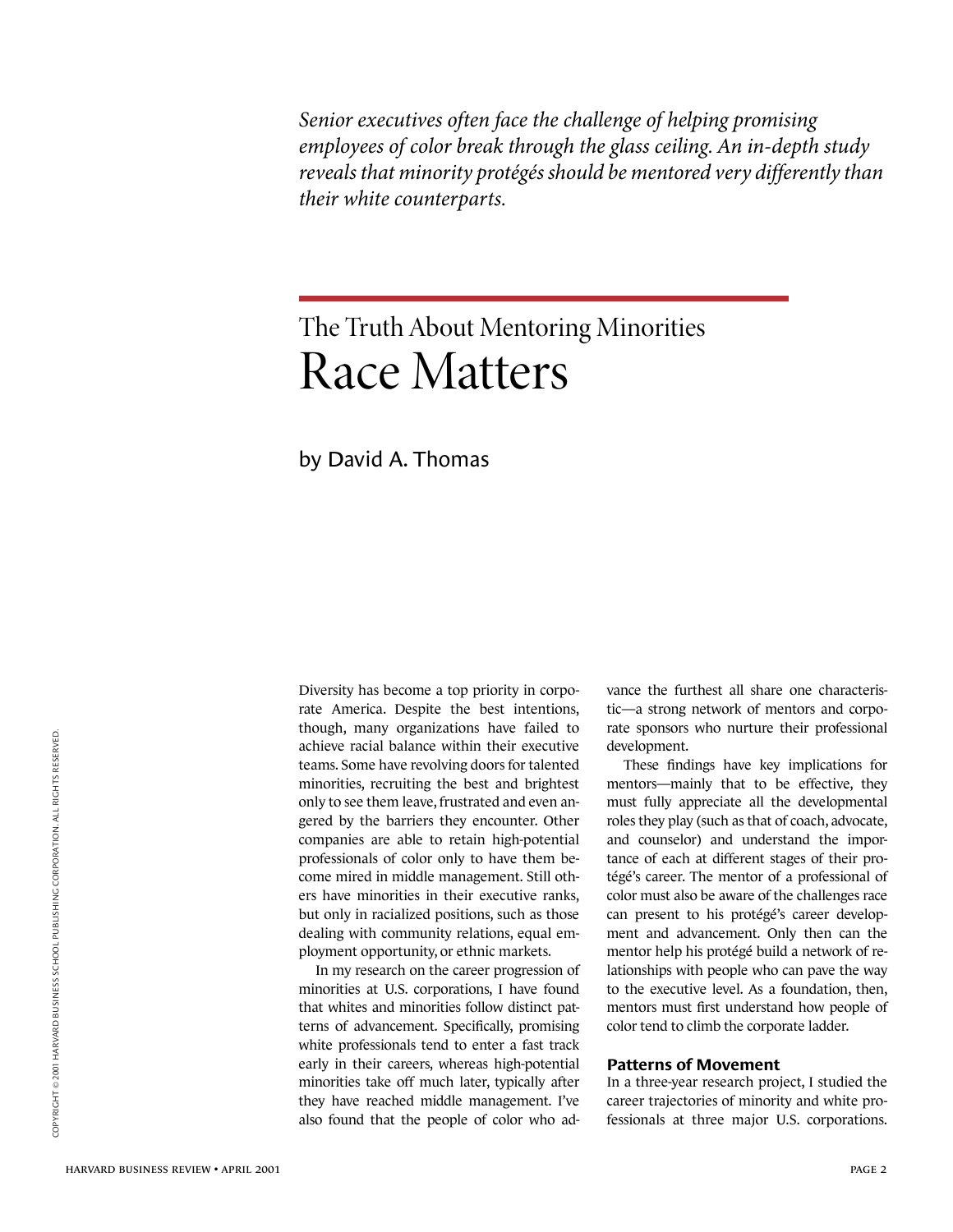The story of one of the participants—Stephen Williams—sheds light on many of the differences in career advancement between whites and minorities. (In the interest of privacy, I have used pseudonyms for the participants. For additional details about the study, see the sidebar "About the Research.")

Williams, an African-American, was born and raised in a middle-class neighborhood in Washington, DC. After earning his bachelor's degree at one of the nation's leading colleges, he began his career as a design engineer at a multibilliondollar electronics corporation. On his first day in the lab there, he encountered a large banner that read, "George Wallace for President." That proclamation for the pro-segregationist former governor of Alabama was an omen of the uphill battle Williams faced. And yet Williams eventually reached the executive level at his organization. Why did he make it when so many other minorities plateaued in middle management?

First, Williams had the good fortune to be hired by Nathan Barrett, a white manager who continually expanded Williams's responsibilities and advised him on office politics. By the end of his early career, Williams had won additional supporters within the company, including Barrett's boss and several white peers who, when they were promoted to management before Williams, vouched for him with their colleagues and recruited him for plum assignments.

Although it took Williams longer to reach middle management than he thought it should, he avoided becoming cynical even as his white peers were being promoted. Instead, he concentrated on strengthening his technical proficiency, taking numerous in-house courses and seminars. He also chose his assignments judiciously, consciously avoiding being sidetracked into nontechnical or support jobs. Throughout this period, he earned the reputation for being an excellent performer, and he gained the cooperation, respect, and sometimes the friendship of whites who were initially either resistant or hesitant to work with him. After seven years as an engineer, Williams decided to pursue his MBA while continuing to work in engineering and design assignments. The education facilitated his transition into management when he was finally promoted two years later.

Once in middle management, Williams's career took off; he was charged with coordinating the engineering, manufacturing, and field service for ensuring the quality of what was to become a major product family. His success in that position propelled him to a series of other assignments, including a temporary one in strategic planning, that eventually landed him a promotion to vice president and general manager, with profit-and-loss responsibility for a major business unit.

Williams's experiences were typical of the minority executives in my study, which tracked the various stages of career development. Stage 1 covered entry level to middle management. Stage 2 included middle management to upper middle management. (A person in Stage 2 supervised other managers and had responsibility for a functional department within a business unit—for example, the director of marketing or a plant manager.) And Stage 3 covered upper middle management to the executive level. (A person in this stage became a corporate officer or a direct report of a corporate officer, with responsibility for an integrated business unit—a division president, for instance—or leadership of a corporate function—such as a vice president of purchasing.)

The most striking aspect of my findings was the consistency of the data. (See the exhibit "Separate and Unequal.") White professionals who eventually became executives—a group I'll henceforth refer to simply as "white executives"—usually entered a fast track in Stage 1, whereas both white and minority professionals who later plateaued in middle management and minorities who eventually became executives all inched along during that period. In Stages 2 and 3, the careers of minorities who ultimately became executives took off, surpassing those of the plateaued managers. This stark difference in the career trajectories of white and minority executives suggests that companies implicitly have two distinct tournaments for access to the top jobs. In the tournament for whites, contenders are sorted early on, and only those deemed most promising proceed to future competition. In the tournament for minorities, the screening process for the best jobs occurs much later. This and other differences have important implications for minority professionals—and for the people mentoring them through the different stages.

#### **Stage 1**

According to my research, a pernicious result of

**David A. Thomas** is a professor of organizational behavior and human resource management at Harvard Business School in Boston. He is the coauthor, with John J. Gabarro, of Breaking Through: The Making of Minority Executives in Corporate America (HBS Press, 1999).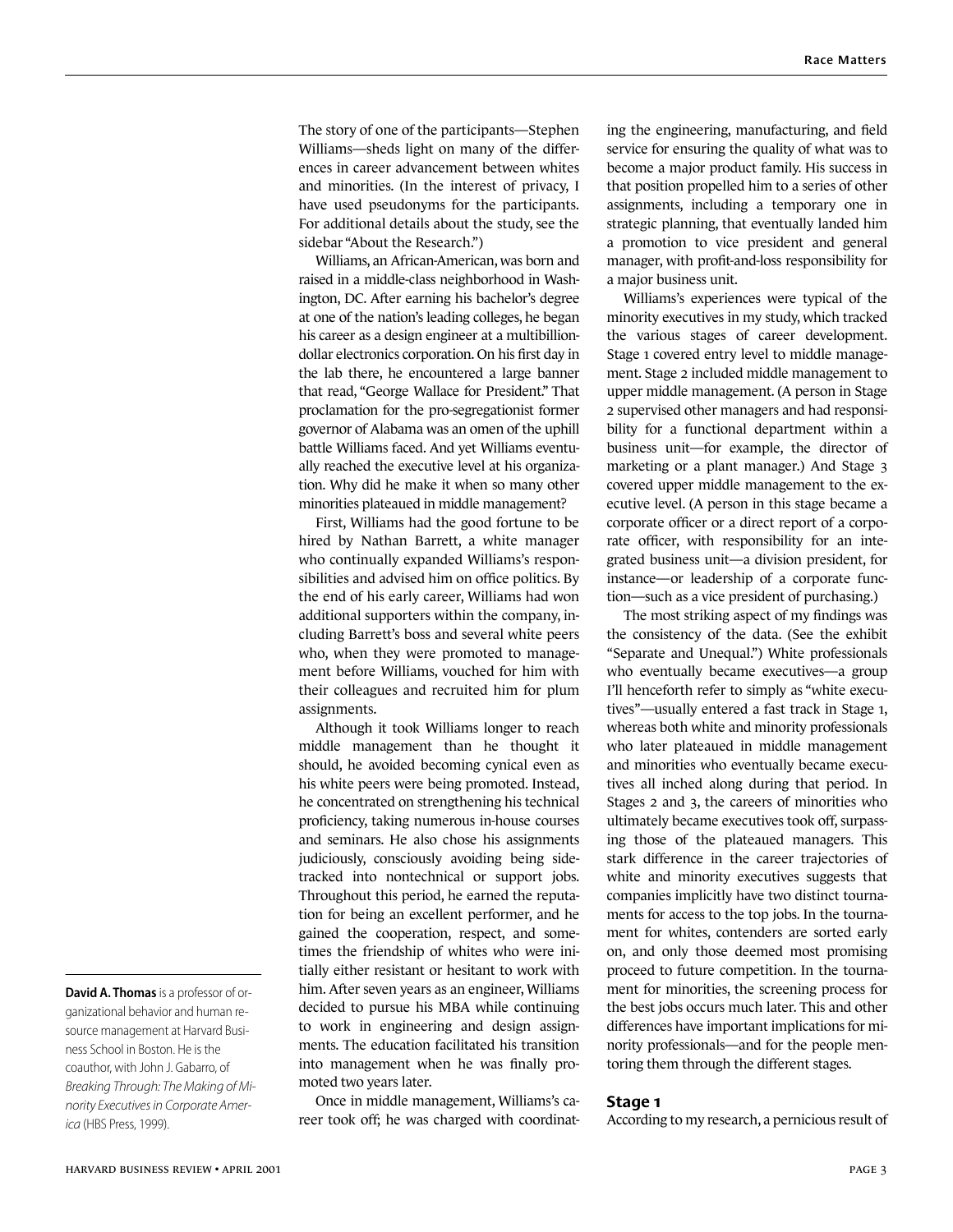the two-tournament system was that many high-potential minorities became discouraged when they failed to be fast-tracked early in their careers. They became demotivated—especially when they saw their white colleagues receive plum assignments and promotions—and deskilled. As a result, their performance fell to a level that matched their modest rewards.

But some minorities—those who eventually became executives—avoided that fate. What kept them motivated and prepared to take advantage of opportunities that arrived belatedly? A common thread among them was their relationships with mentors. Even though the minority executives were not on an obvious fast track, influential mentors were investing in them as if they were, which helped prevent them from either ratcheting down their performance or simply leaving the organization.

This is not to say that the minorities in the study who became executives didn't experience their share of disappointments; they did. But they evaluated themselves in terms of personal growth, not external rewards. Committed to excellence, they found the process of learning new skills rewarding. Like Williams, many of them went to graduate school or took training courses to enhance their knowledge. In general, minority executives made early career choices that placed them at the leading edge of the work they liked. They were more enthusiastic about the work itself and less concerned with how quickly—or slowly—they were climbing the corporate ladder. In fact, two minority executives in the study actually took demotions to transfer from staff jobs into

operations, where they saw a better match for their skills and a greater opportunity for professional growth. Stage 1 was thus a time for minority executives to gain the three C's: confidence, competence, and credibility.

In contrast, minority professionals who subsequently plateaued in middle management tended to make their decisions based on perceived fast-track career opportunities, not on the actual work. They were more prone to take salary and title promotions that offered little increase in management responsibility.

Consider the career of Roosevelt James, a minority electrical engineer at the same company as Stephen Williams. While Williams was focused on engineering and design early in his career, James was motivated more by the prospect of getting into management. He took one transfer after another, accepting nominal promotions, believing they were stepping stones to a larger goal. Before reaching middle management, he had had a total of 12 different assignments (nearly all lateral moves) in seven different functional areas, including those in facilities management and affirmative action. Ironically, to fulfill their ambitions for upward mobility, professionals like James sometimes left the path that might have led to the executive suite.

Interestingly, minority executives were promoted to middle management only slightly faster than minority plateaued managers, but with much greater job continuity. They were much less likely to have changed departments, made lateral moves, or transferred away from core positions. Surprisingly, they even re-

### **About the Research**

My three-year research project took place at three major U.S. corporations: a manufacturer of commodity products, an electronics company, and a high-tech firm. At these multibillion-dollar organizations, I conducted in-depth case studies of 20 minority executives, predominantly African-Americans but also Asian- and Hispanic-Americans. For comparison purposes, I also conducted indepth studies of 13 white executives as well as 21 nonexecutives (people who had plateaued in middle management), both white and minority, from the same companies. In addition, I reviewed the promotion records of

more than 500 managers and executives at one of the companies studied.

Each corporation in the study had a long history of commitment to diversity. Amid the civil rights environment of the 1960s and early 1970s, all had strongly supported both affirmative action and equal employment opportunities. Their civic and community involvement helped their initial efforts to recruit minorities for professional and managerial positions. By the early 1990s, these companies had achieved racial integration within their management ranks.

Some people have questioned my decision

to study only companies with a good track record in terms of diversity. The reason is simple: I felt that these companies would have more to teach us about how minority executives could succeed—even given various obstacles. I do not, however, mean to gloss over the very real—and sometimes insurmountable—barriers that many nonwhites face in their quest for advancement in corporate America. Indeed, there are still many companies at which no amount of individual effort, preparation, or performance is likely to propel a person of color into an executive position.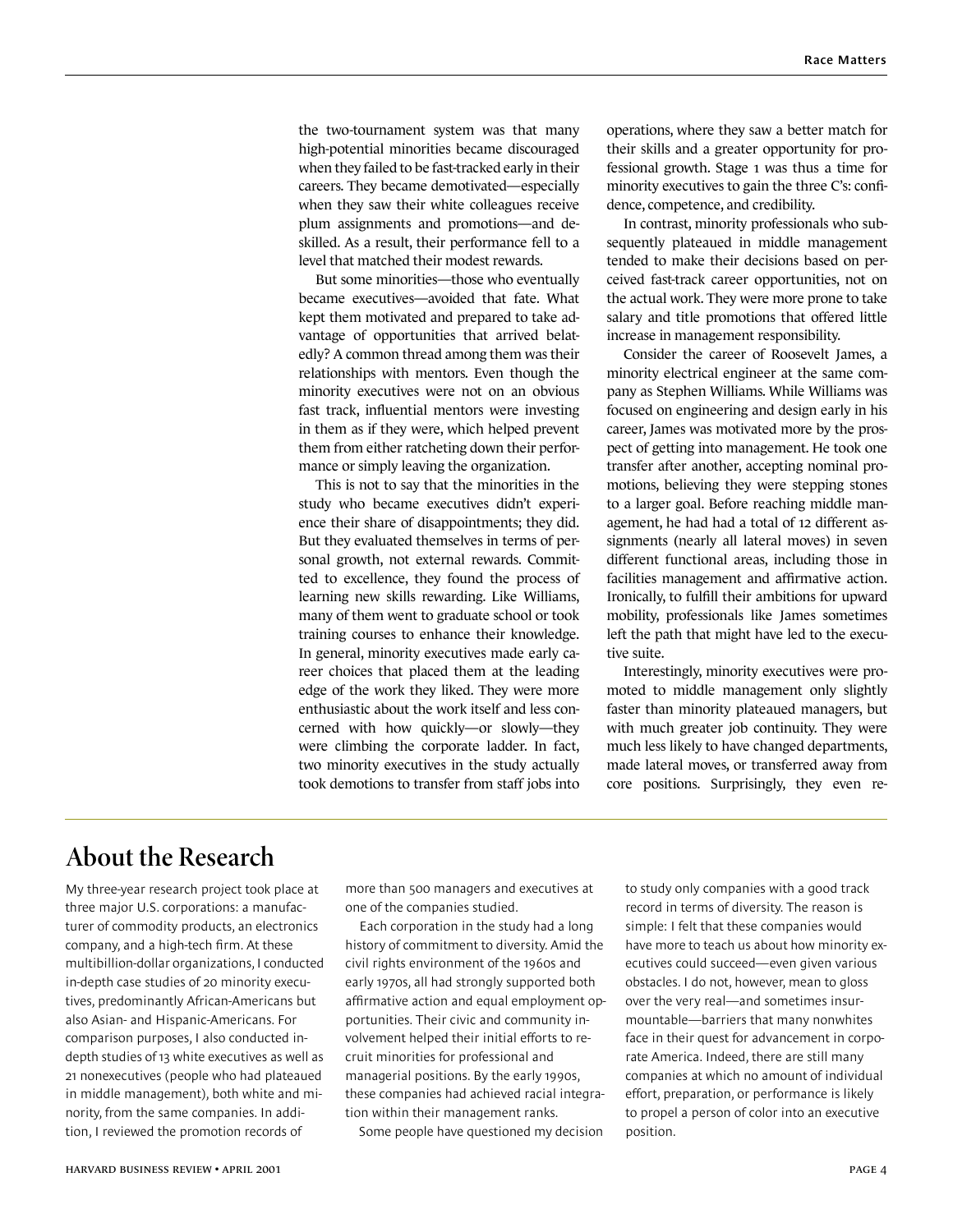ceived, on average, fewer promotions within a given level than did minorities who failed to make it past middle management. A close inspection of the data, however, revealed that the promotions of minority managers like James offered little real expansion of responsibilities, as compared with the promotions of minority executives like Williams.

Minority executives attributed much of their later success to their immediate bosses, other superiors, and peers who helped them develop professionally. Of course, such developmental relationships are important for everybody climbing the corporate ladder, regardless of race, but what distinguished minority executives from white executives and plateaued managers was that they had many more such relationships and with a broader range of people, especially in the early years of their careers. Within the first three years at the organization, minority executives had established at least one developmental relationship, usually with a boss or a boss's boss. These mentors provided critical support in five ways.

First, the relationships opened the door to

### **SEPARATE AND UNEQUAL**

White and minority executives do not progress up the corporate ladder in the same way. Early in their careers, high-potential whites enter a fast track, arriving in middle management well before their peers. Promising professionals of color, on the other hand, break through much later, usually after their arrival in middle management. These data are for a multibillion-dollar manufacturer of commodity products; studies at two other large U.S. corporations have shown similar results.



challenging assignments that allowed the minority executives to gain professional competence. Second, by putting the future executives in high-trust positions, the mentors sent a message to the rest of the organization that these people were high performers, thus helping them to gain confidence and establish their credibility. Third, the mentors provided crucial career advice and counsel that prevented their protégés from getting sidetracked from the path leading to the executive level. Fourth, the mentors often became powerful sponsors later in the minority executives' careers, recruiting them repeatedly to new positions. Fifth, the mentors often protected their protégés by confronting subordinates or peers who leveled unfair criticism, especially if it had racial undertones. For example, a superior-performing African-American in the study had a laid-back style that detractors said was an indication of his slacking off, playing on the stereotype that blacks are lazy. The mentor directly challenged the detractors by pointing out that his protégé was the leading salesperson in the division.

Such rich mentoring relationships enabled minority executives to build on the three C's, despite temptations to become discouraged. It took Williams, for instance, nine years to reach middle management, whereas it took his white counterparts roughly five. In contrast, professionals of color who plateaued in middle management tended to have circumscribed relationships with their mentors, often limited to work-related issues.

In summary, in Stage 1, the winners in the white tournament earned fast promotions into middle management. In the minority tournament, the signals sent to winners were more subtle, taking the form of rich mentoring relationships, challenging assignments, and expanded responsibilities, which showed the rest of the organization that these people merited future investment. (Winners of the white tournament also received those benefits, but the most obvious prizes in that contest were fast promotions.)

#### **Stage 2**

Once minority executives entered middle management, they typically had to wait another ten to 15 years before reaching the executive level. But Stage 2 was usually where their careers took off. And without exception, the minority executives in the study vividly re-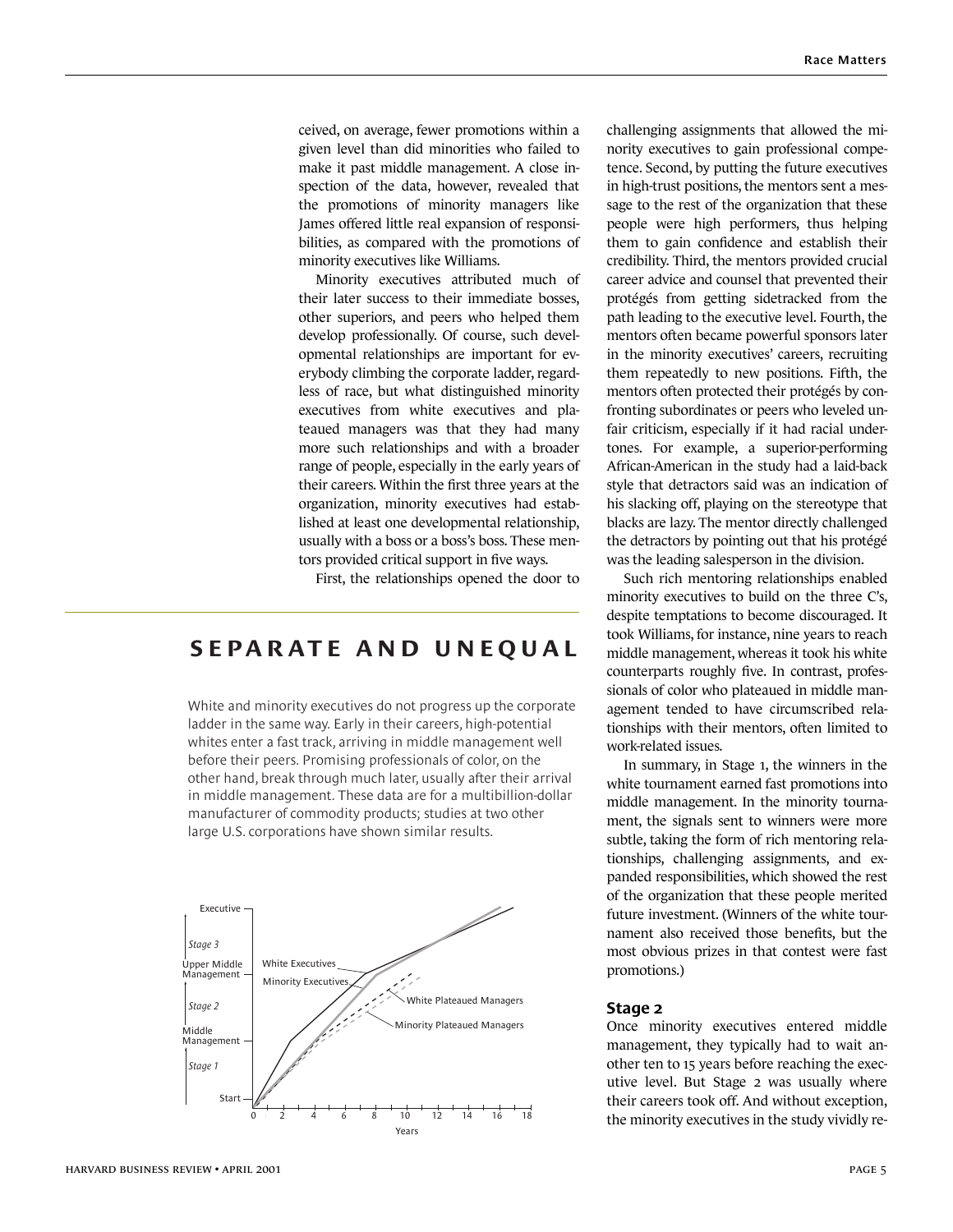called that their initial middle-management jobs were critical to their eventual success. Interestingly, few of the white executives felt that way, perhaps because they didn't regard their jobs in early Stage 2 as big opportunities to prove themselves in the same way that their minority counterparts did.

In Stage 2, minority executives continued to increase their functional knowledge, allowing them to deepen and broaden their foundation of the three C's. When leading others, the sheer technical or functional competence they had acquired in Stage 1 often enabled them to influence subordinates who might otherwise have been resistant. Through that process, they were able to enhance their managerial skills and judgment.

Stage 2 was also an important period for the minority executives to apply their existing skills to complex situations, which then helped them to demonstrate their potential and extend their credibility within the larger organization. Because of that, they were able to expand their network of relationships, including those with mentors and sponsors, beyond the boundaries of their original functional groups. Williams, for example, received several assignments in Stage 2 that required him to develop working relationships with key people in other functional areas. By the end of Stage 2, every minority executive in the study had at least one influential executive as a mentor, and many were highly regarded by several executives who acted as sponsors.

The split between minority executives and plateaued managers became more pronounced in Stage 2. Minority executives still received fewer promotions than minority plateaued managers, but they reached upper middle management in less time because their promotions were bigger and more significant. The assignment patterns of the minority managers continued to be unfocused: they had more job changes—either by department, location, or function (especially changes from line to staff jobs)—and they tended to serve in fix-it roles involving the same kind of challenges over and over, with no opportunity to acquire new skills.

The career of Carlos Amado, one of the managers studied, is a case in point. By the end of Stage 1, Amado had acquired a deep expertise in manufacturing. He had also earned a reputation for turning around problem groups

and making them into stars. But in Stage 2, he failed to learn other important skills, such as developing the supervisors who reported to him and delegating work, and his career subsequently stagnated. A lack of savvy mentoring probably contributed to Amado's incomplete understanding that he was being boxed into a limited role.

Stage 2 was also when the careers of minority and white executives began to converge their experiences, assignments, and pace of advancement became increasingly similar. There were still, however, some notable differences. Compared with their white counterparts, minority executives were twice as likely to change functions, twice as likely to take on special projects or task-force assignments, three times as likely to take a turnaround assignment, almost twice as likely to change locations, and four times as likely to report a big success. In many ways, these differences are a reversal of what occurred in Stage 1, where white executives had markedly more opportunities to prove themselves than minority executives did. For that reason, Stage 2 can be thought of as a catching-up and breaking-out period for minority executives.

Interestingly, although minority and white executives had a similar number of developmental relationships in Stage 2, minority executives were far more likely to have powerful corporate-level executives as sponsors and mentors. In reviewing their careers, minority executives usually described a senior person who had been watching their progress during this period without their full awareness.

#### **Stage 3**

The climb from upper middle management to the executive level required a broad base of experience—well beyond a functional expertise. In Stage 3, people took on issues specific to working across functional boundaries, and that change encouraged them to think and act more strategically and politically.

To distinguish oneself as executive-level material in Stage 3, an individual needed highly visible successes that were directly related to the company's core strategy. For Stephen Williams, it was his critical role in developing and launching a product line that helped to reposition his company in the marketplace.

Minority executives in Stage 3 continued developing their network of highly placed men-

*Minorities in the study who became executives evaluated themselves in terms of personal growth, not external rewards.*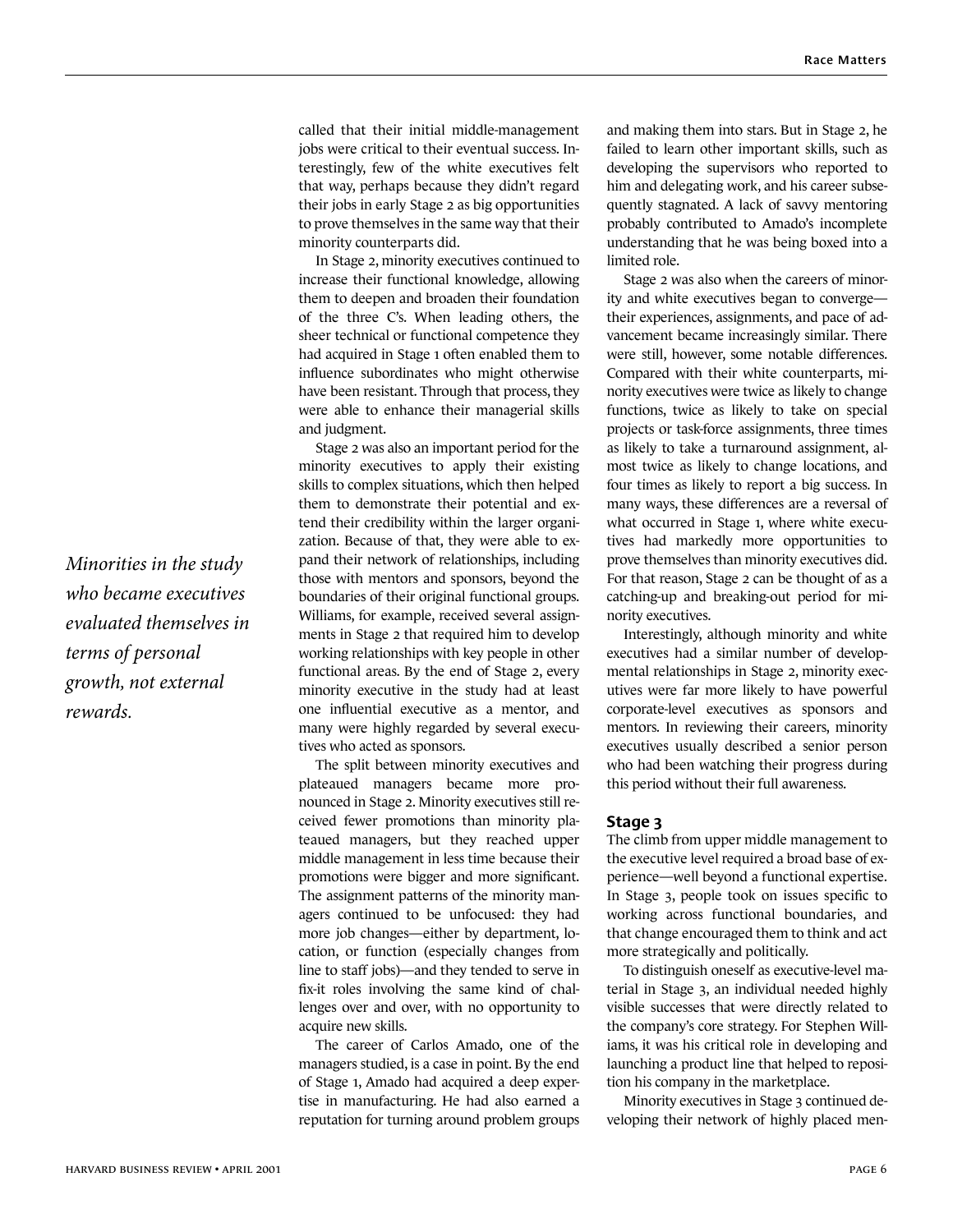tors and sponsors. An individual's relationship with his executive boss, in particular, became crucial; it played a central role in helping each minority executive break through to the highest level. Furthermore, in Stage 3 the minority executives reported developing at least two new relationships with other executives. In contrast, most of the minority plateaued managers did not establish any new developmental relationships during that time.

The networks of minority executives were also much more diverse than those of the minority managers. For example, African-American managers who plateaued either relied almost exclusively on members of their own racial group for key developmental support or they relied predominantly on whites. In contrast, those who reached the executive level, especially the most successful among them, had built genuine, personal long-term relationships with both whites and African-Americans.

The careers of minority and white executives continued to converge in Stage 3, especially with regard to developmental relationships. Clearly, it was impossible to make it to the executive level, regardless of race, without the active advocacy of an immediate boss and at least one other key sponsor or mentor. Nevertheless, as was the case in Stage 2, minority executives tended to have a higher proportion of their developmental relationships with the corporate elite than did white executives.

In summary, during Stages 2 and 3, the careers of minority executives became clearly differentiated from that of plateaued managers, and in Stage 3, the career trajectories and experiences of minority and white executives finally converged.

#### **Mentoring Challenges**

A key finding of this research is that professionals of color who plateaued in management received mentoring that was basically instructional; it helped them develop better skills. Minority executives, by contrast, enjoyed closer, fuller developmental relationships with their mentors. This was particularly true in people's early careers, when they needed to build confidence, credibility, and competence. That is, purely instructional mentoring was not sufficient; protégés needed to feel connected to their mentors.

Specifically, a mentor must play the dual role of coach and counselor: coaches give technical advice—explaining how to do something—while counselors talk about the experience of doing it and offer emotional support. Both are crucial. If a protégé doesn't have someone to talk to about his experiences in the organization, he will often have trouble implementing any coaching advice. This is especially true early in a person's career, when the instructional advice requires him to assume behaviors that he is not yet comfortable with. Later in the protégé's career, particularly in Stages 2 and 3, the mentor must focus on establishing and expanding a network of relationships, including sponsorship and connections to people who are higher in the organization. While the quality of the interpersonal relationships remains important, the diversity of the network becomes another crucial factor.

Many people, however, do not approach mentoring from a developmental perspective. They don't understand how to work with subordinates, especially minorities, to prepare them for future opportunities. My own experience and the findings of other studies suggest that organizations can change this by educating managers about their developmental role and by teaching them how to mentor effectively. Of prime importance is an understanding of the kinds of developmental relationships that people need at different points in their careers. Also crucial is an appreciation that, because race and racism can pose significant obstacles for people of color, mentors of minorities may need to approach mentoring differently than they do with their white protégés.

**Cross-Race Issues.** This education process must include an awareness of the inherent difficulties of mentoring across race. A significant amount of research shows that cross-race (as well as cross-gender) relationships can have difficulty forming, developing, and maturing. Nevertheless, the mentoring of minority professionals must often be across race, as it was for most of the minority executives in my study. And to develop the personal connections that are the foundation of a good mentoring relationship, the participants must overcome the following potential obstacles.

*Negative Stereotypes.* Mentors must be willing to give their protégés the benefit of the doubt: they invest in their protégés because they expect them to succeed. But a potential

*Stage 2 can be thought of as a catching-up and breaking-out period for minority executives.*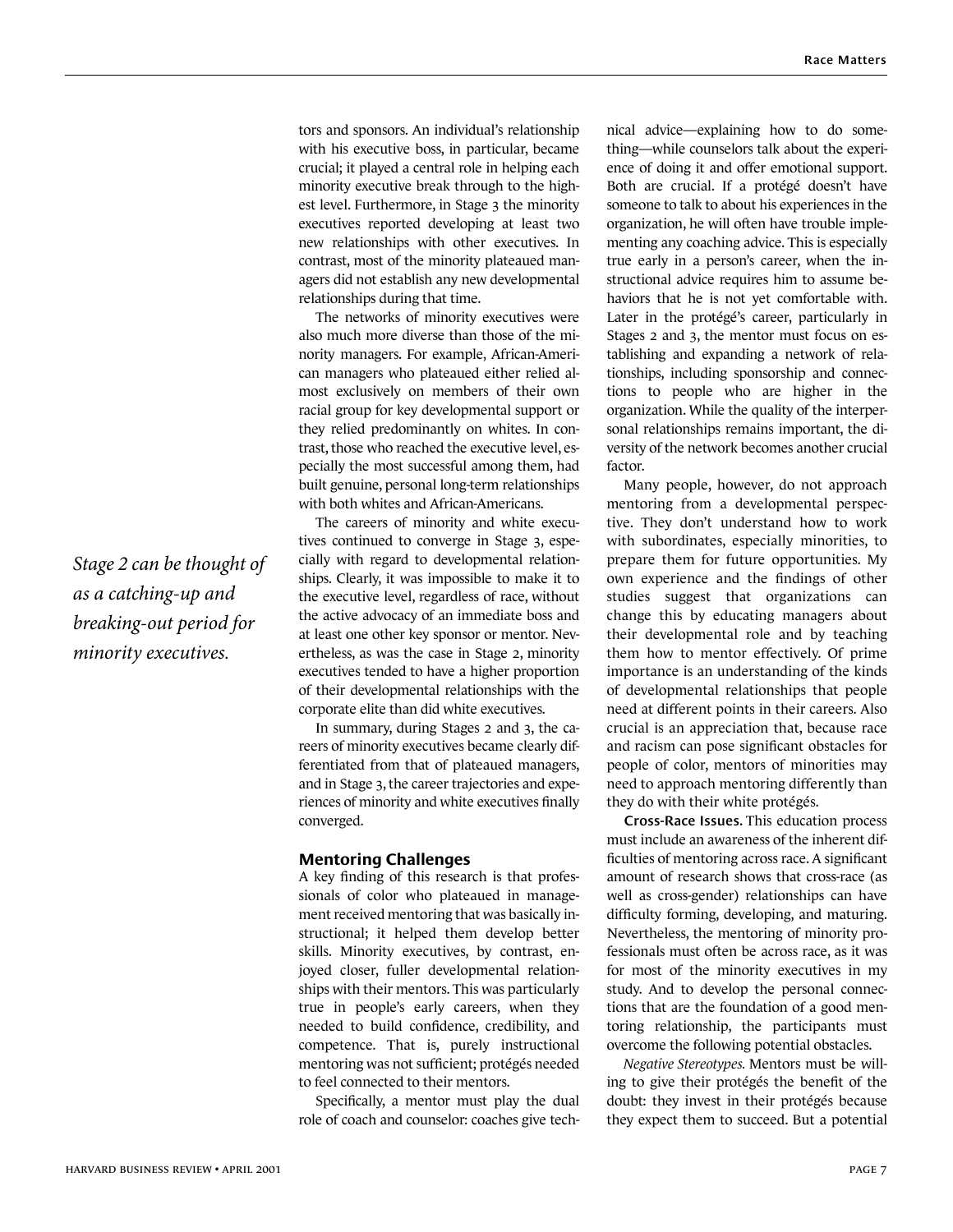mentor who holds negative stereotypes about an individual, perhaps based on race, might withhold that support until the prospective protégé has proven herself worthy of investment. (Such subtle racism may help explain why none of the minority professionals in my study had been fast-tracked. Whites were placed on the fast track based on their perceived potential, whereas people of color had to display a proven and sustained record of solid performance—in effect, they often had to be overprepared—before they were placed on the executive track.)

On the other hand, when a person of color feels that he won't be given the benefit of the doubt, he behaves in certain ways for example, he might not take risks he should for fear that if he fails, he will be punished disproportionately.

*Identification and Role Modeling.* Close mentoring relationships are much more likely to form when both parties see parts of themselves in the other person: the protégé sees someone whom he wants to be like in the future. The mentor sees someone who reminds him of himself years ago. This identification process can help the mentor see beyond a protégé's rough edges. But if the mentor has trouble identifying with his protégé—and sometimes differences in race are an obstacle—then he might not be able to see beyond the protégé's weaknesses. Furthermore, when the mentoring relationship is across race, the mentor will often have certain limitations as a role model. That is, if the protégé adopts the behavior of the mentor, it might produce different results. In my study, an African-American participant recounted how his white mentor encouraged him to adopt the mentor's more aggressive style. But when the protégé did so, others labeled him an "angry black man."

*Skepticism About Intimacy.* At companies without a solid track history of diversity, people might question whether close, high-quality relationships across race are possible. Does the mentor, for example, have an ulterior motive, or is the protégé selling out his culture?

*Public Scrutiny.* Because cross-race relationships are rare in most organizations, they tend to be more noticeable, so people focus on them. The possibility of such scrutiny will often discourage people from participating in a cross-race relationship in the first place.

*Peer Resentment.* A protégé's peers can easily

become jealous, prompting them to suggest or imply that the protégé does not deserve whatever benefits he's received. Someone who fears such resentment might avoid forming a close relationship with a prospective mentor of another race. Of course, peer resentment occurs even with same-race mentorships, but it is a much greater concern in cross-race relationships because of their rarity.

Such obstacles often hinder cross-race mentoring from reaching its full potential. In my research, I have found that they make people less willing to open up about sensitive issues and more afraid of disagreements and confrontations. The general sense is that cross-race relationships are more fragile.

Not surprisingly, many cross-race mentoring relationships suffer from "protective hesitation": both parties refrain from raising touchy issues. For example, Richard Davis, a white mentor in my study, thought that his African-American protégé's style was abrasive, but he kept that feeling to himself in order to avoid any suggestion that he was prejudiced—specifically that he harbored the stereotype that all black men are brash and unpolished. Davis eventually found out that he was right when his protégé's style became an issue with others. At that point, though, his protégé was deemed to have a problem—one that could have been prevented had Davis only spoken sooner.

Protective hesitation can become acute when the issue is race—a taboo topic for many mentors and protégés. People believe that they aren't supposed to talk about race; if they have to discuss it, then it must be a problem. But that mind-set can cripple a relationship. Consider, for example, a protégé who thinks that a client is giving him a difficult time because of his race but keeps his opinion to himself for fear that his mentor will think he has a chip on his shoulder. Had the protégé raised the issue, his mentor might have been able to nip the problem early on. The mentor, for instance, might have sent the protégé to important client meetings alone, thereby signaling that the protégé has the backing of his mentor and the authority to make high-level decisions.

The above example highlights an important finding from my research: minorities tend to advance further when their white mentors understand and acknowledge race as a potential barrier. Then they can help their protégés deal effectively with some of those obstacles. In

*Many cross-race mentoring relationships suffer from "protective hesitation": both parties refrain from raising touchy issues.*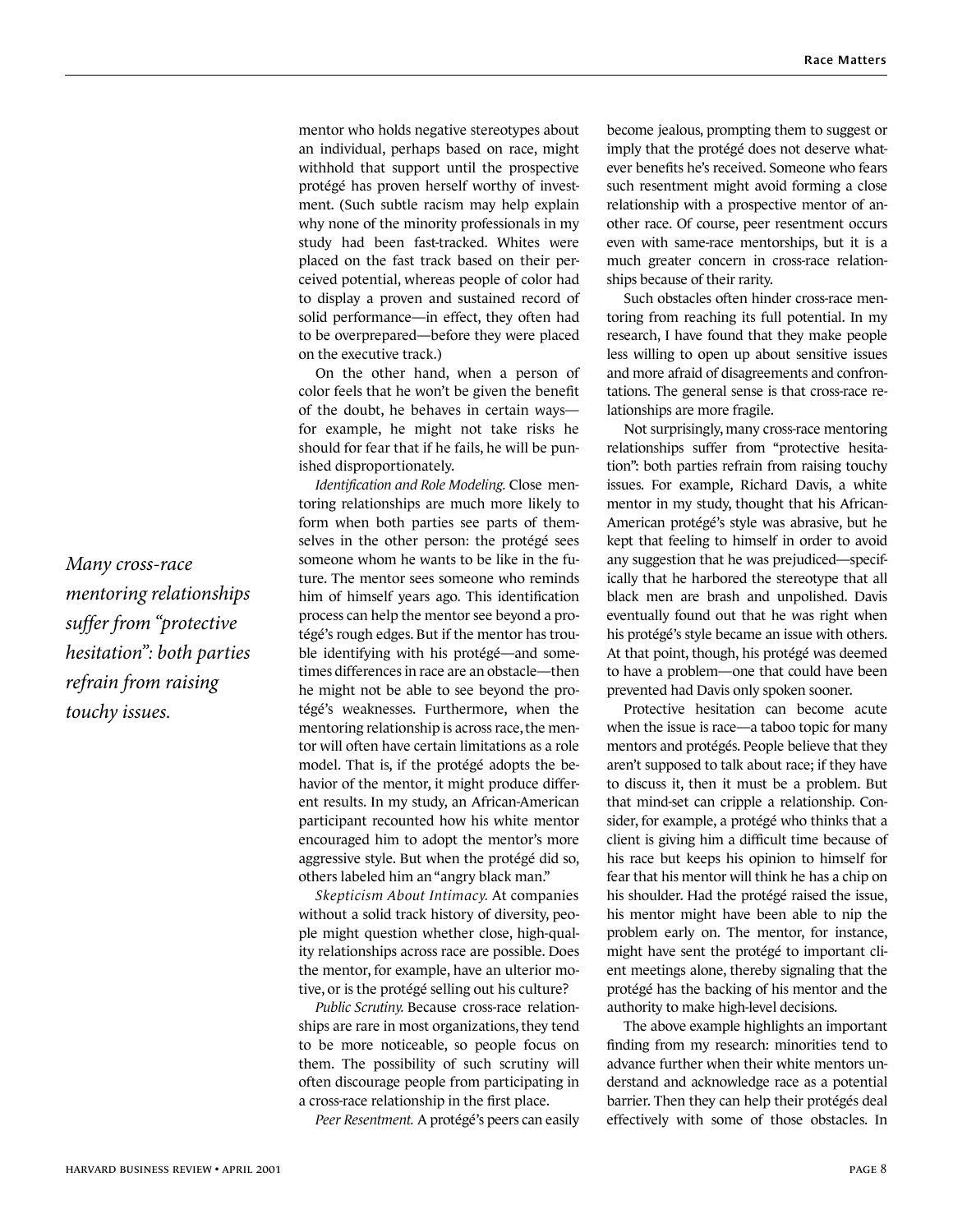other words, relationships in which protégé and mentor openly discuss racial issues generally translate into greater opportunity for the protégé.

To encourage and foster that type of mentoring, organizations can teach people, especially managers, how to identify and surmount various race-related difficulties. For example, a white mentor might make a concerted effort to communicate to her minority protégé that she has already given him the benefit of the doubt. In a meeting, she could openly endorse his good ideas, thereby signaling to others that they, too, should value his opinions. Such actions would curb the protégé's fear of failure and encourage him to take risks and speak about difficulties.

And consider the practice of role modeling. If a mentor accepts that he might be limited in his ability to serve as a role model, he can help his protégé identify other appropriate people. He can also offer open-ended advice, perhaps by using qualifying comments ("This might not work for you, but from my experience...") and invite discussion of the advice rather than assume it will be taken. Otherwise, the mentor might easily misconstrue situations when his advice isn't taken, which could make the mentor feel slighted and possibly even cause him to abandon the relationship.

It should be noted that when the complexities of cross-race relationships are handled well, they can strengthen a relationship. For one thing, if a mentor and protégé trust each other enough to work together in dealing with touchy race-related issues, then they will likely have a sturdy foundation to handle other problems. In fact, people have reported that race differences enabled them to explore other kinds of differences, thus broadening the perspectives of both parties. That education was invaluable because people who can fully appreciate the uniqueness of each individual are more likely to be better managers and leaders. Indeed, in my research on cross-race mentoring, mentors have frequently reported those relationships were the most fulfilling in terms of their own growth and transformation.

**Network Management.** As discussed earlier, one of a mentor's key tasks is to help the protégé build a large and diverse network of relationships. The network must be strong enough to withstand even the loss of the mentor. Stephen Williams's mentor, for example,

left the company after Williams had entered Stage 3 and was tackling increasingly challenging assignments.

From my research, I have found that the most effective network is heterogeneous along three dimensions. First, the network should have functional diversity; it should include mentors, sponsors, role models, peers, and even people whom the protégés themselves might be developing mentoring relationships toward. Second, the network should have variety with respect to position (seniors, colleagues, and juniors) as well as location (people within the immediate department, in other departments, and outside the organization). And third, the network should be demographically mixed in terms of race, gender, age, and culture.

Although a detailed description of the three dimensions is beyond the scope of this article, several points are worth noting. The difference between mentorship and sponsorship is that the former entails a much closer personal connection. Sponsors are coaches and advocates, whereas mentors are also counselors, friends, and in many ways surrogate family. Nevertheless, the role of sponsors can be critical when, for example, the protégé wants to pursue an opportunity outside the mentor's department. Also, especially when key decisions at an organization are made by committee, the protégé will benefit from having as many sponsors as possible.

A frequently overlooked area is a protégé's relationships with peers. People of color, in particular, can oftentimes become isolated from their peers due to resentment. But peer networks are crucial. For one thing, peers can help one another manage their careers and perform important self-assessments. They can be sympathetic sounding boards, useful information checks (what was your experience like when you first started in that division?), and helpful devil's advocates. For Stephen Williams, participation in a self-help group of African-Americans at his organization provided valuable social support and also expanded his network beyond his association with his engineering colleagues.

To ensure that a protégé is not missing any important peer relationships, the mentor must sometimes intervene. For example, if a mentor notices that his protégé is not part of an informal go-to-lunch crowd, he might assign her to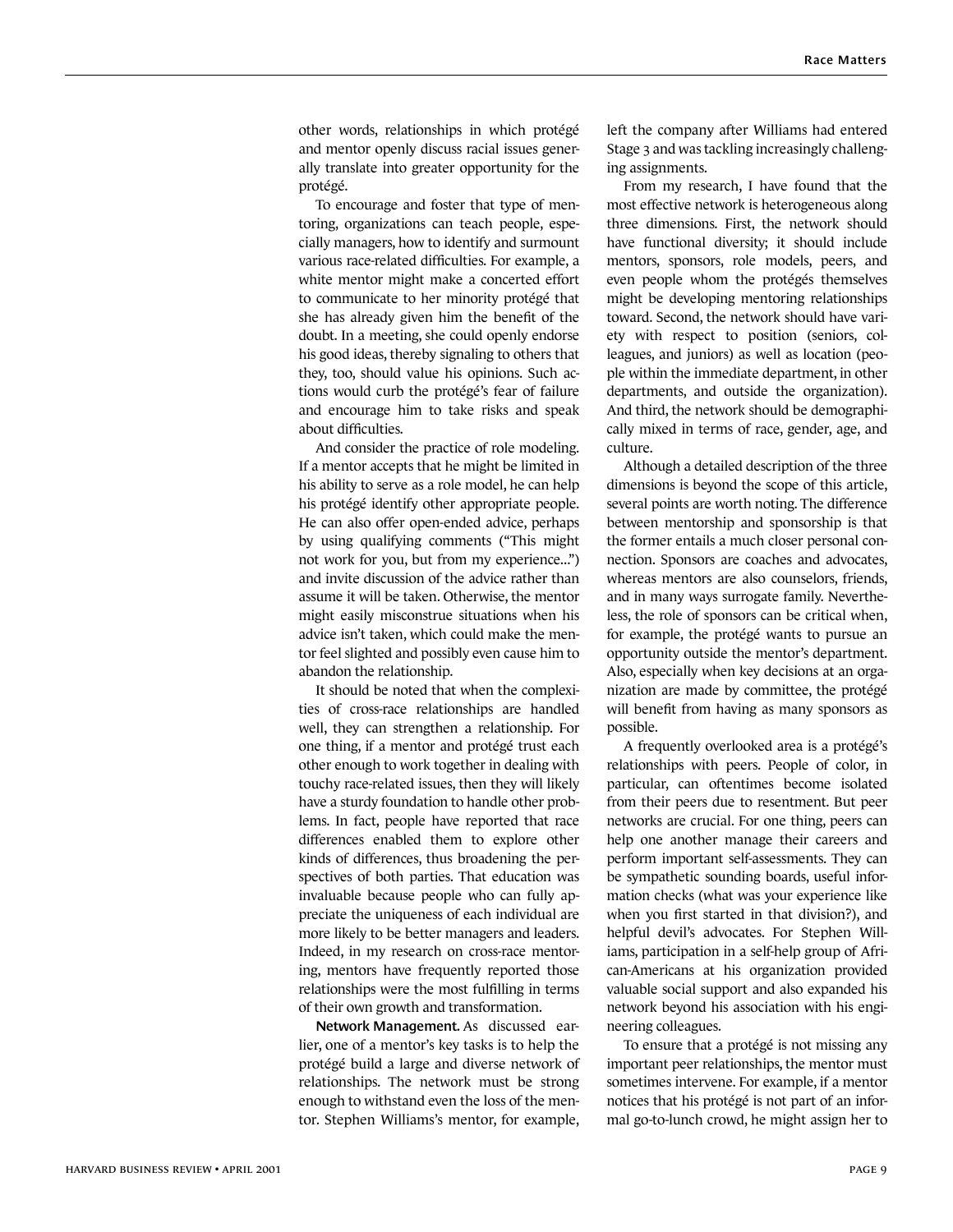a certain project with people in that group to encourage those friendships to form.

Another often overlooked area is a protégé's relationships with juniors, which will help the protégé become a valuable mentor in the future. Also, particularly for people in middle management, good relationships with junior staff can enable them to stay up-to-date with the latest technology. Furthermore, a protégé's mentors and superiors can be influenced greatly by the opinions of junior staff.

A network of relationships becomes vulnerable when it lacks any one of the dimensions. For example, if a person's network is limited to his organization, he will find it difficult to find employment elsewhere. On the other hand, people of color have the tendency to draw on a network from primarily outside their organizations. Such support can be invaluable, but it will provide little help when that individual is being considered for a highly desirable in house assignment. Establishing a diverse network is just the start—a person's network must be replenished and modified continually.

### **Creating the Environment for Success**

Many mentors of minority professionals assume that their job begins and ends with the one-on-one relationships they establish with their protégés. This is hardly true. Mentors, especially those at the executive level, must do much more by actively supporting broader efforts and initiatives at their organizations to help create the conditions that foster the upward mobility of people of color. Specifically, they can do the following:

• Ensure that the pool of people being considered for promotions and key assignments reflects the diversity in the organization.

• Promote executive development workshops and seminars that address racial issues.

• Support in-house minority associations, including networking groups.

• Help colleagues manage their discomfort with race. In a meeting to decide whether someone of color should be promoted, for example, a person can help focus the discussion on the individual's actual performance while discounting racial issues disguised as legitimate concerns (such as vague criticisms that the managerial style of the minority candidate "doesn't fit in").

• Challenge implicit rules, such as those that

assume that people who weren't fast movers early in their careers will never rise to the executive suites.

In conclusion, I should address one of the most insidious implicit rules of all: the twotournament model. Many companies might be tempted to accept it as an empirical reality. Some might even want to make it policy by tacitly accepting that minorities cannot be fasttracked in their early careers or by formally creating two separate career tournaments one for whites and one for minorities. They assume that minorities will move more slowly in Stage 1. So, the thinking goes, why not take that time to ensure that high-potential minorities are overprepared to meet the social, technical, and racial challenges when they reach Stage 2?

I believe that any acceptance—let alone conscious replication—of the two-tournament system is a mistake. First, it unfairly institutionalizes the "tax" of added time that minorities have to pay as a result of existing racial barriers. As a consequence, a higher standard is set for their participation in the main competition for executive jobs. Second, such a policy would likely result in a number of high-performing and ambitious minorities leaving in Stage 1, before their careers could accelerate. It was beyond the scope of my study to determine exactly how many people of color with executive potential left during Stage 1, but I did encounter many executives who were surprised when their best minority talent left "just as good things were about to happen." Lastly, a twotournament model could eventually lead to backlash among white plateaued managers who, not realizing that they had been passed over in Stage 1 because they were not deemed executive material, become resentful toward the promising minorities taking off in Stages 2 and 3.

But I am not advocating a one-tournament system of fast-tracking. After all, it is no accident that people of color haven't been fasttracked in the past. One reason is that organizations have been largely ineffective in helping minorities establish relationships with mentors. Thus, artificially placing minority professionals onto a fast track without first changing the underlying process dynamics would set up those individuals for failure.

Organizations instead should provide a range of career paths, all uncorrelated with

*Organizations should provide a range of career paths, uncorrelated with race, that lead to the executive suite.*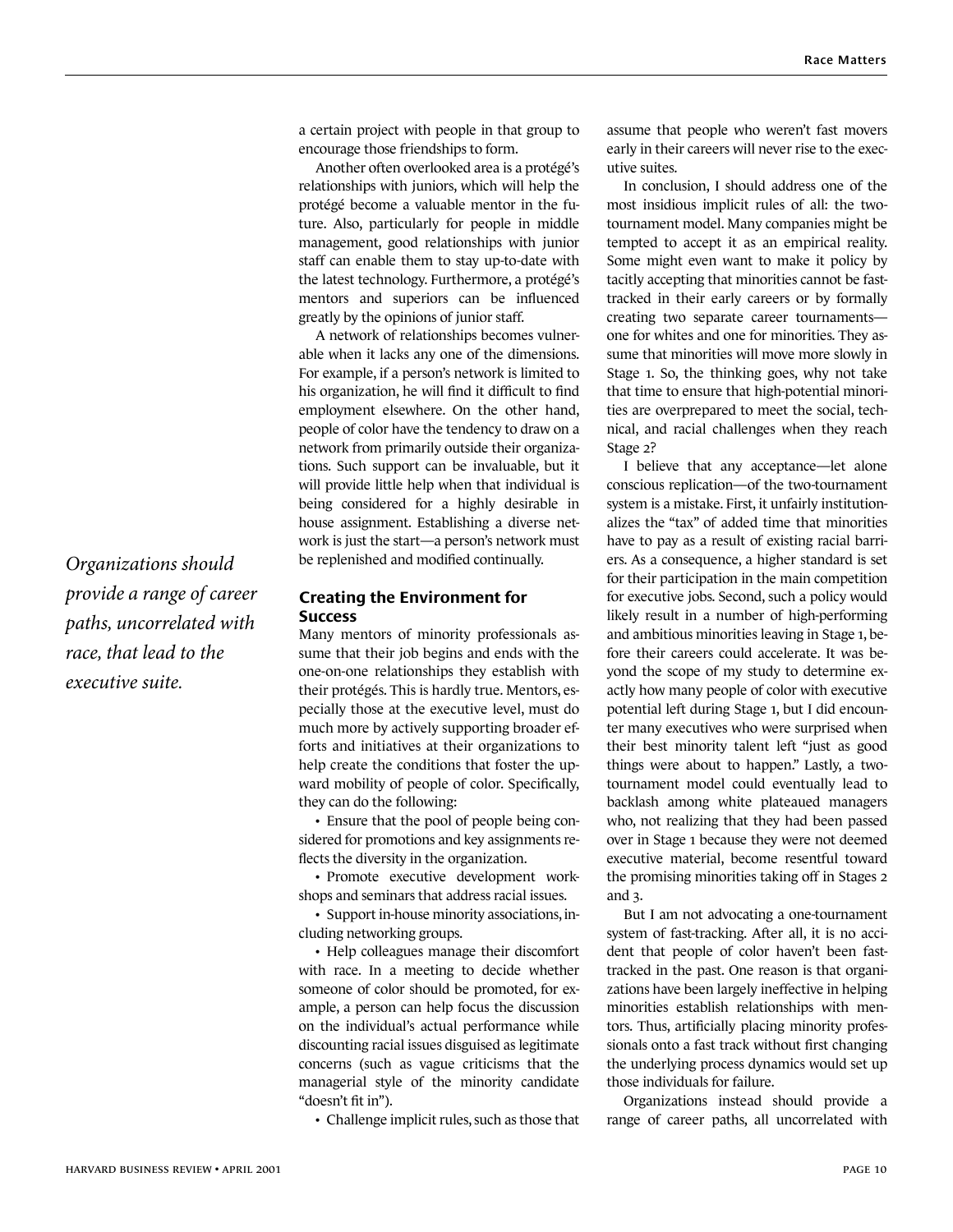race, that lead to the executive suite. Ideally, this system of movement would allow variation across all groups—people could move at their own speed through the three stages based on their individual strengths and needs, not their race. Achieving this system, however, would require integrating the principles of opportunity, development, and diversity into the fabric of the organization's management practices and human resource systems. And an important element in the process would be to identify potential mentors, train them, and ensure that they are paired with promising professionals of color.

### Reprint [R0104F](http://harvardbusinessonline.hbsp.harvard.edu/relay.jhtml?name=itemdetail&referral=4320&id=R0104F)

To order, see the next page or call 800-988-0886 or 617-783-7500 or go to [www.hbrreprints.org](http://www.hbrreprints.org)